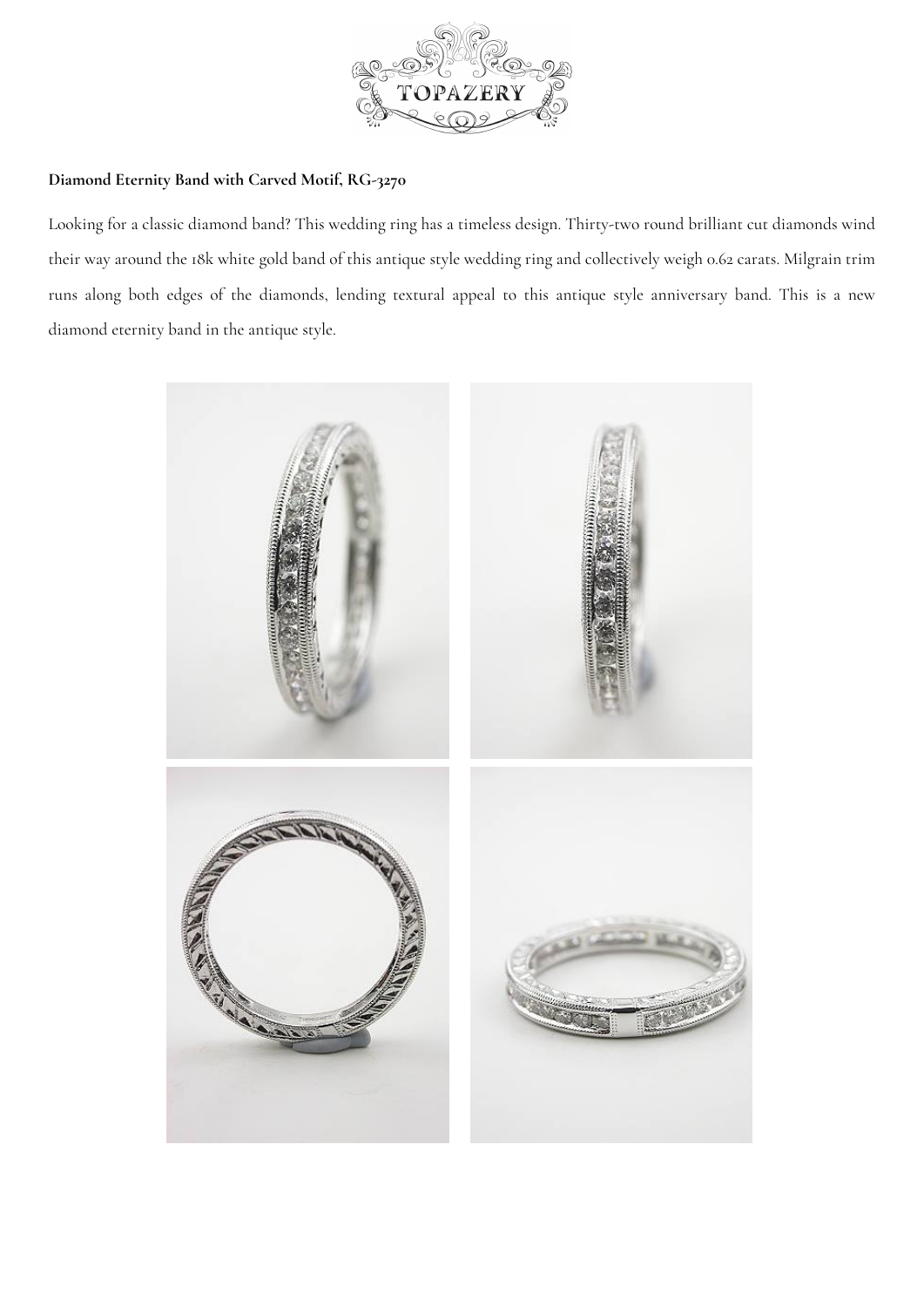

| Options                    | None                             |
|----------------------------|----------------------------------|
| Item #                     | rg3270                           |
| Metal                      | 18k white gold                   |
| Weight in grams            | 3.1                              |
| Condition                  | <b>New</b>                       |
| Diamond cut or shape       | Round brilliant                  |
| Diamond carat weight       | 0.62                             |
| Diamond mm measurements    | $1.8$                            |
| Diamond color              | $H-I$                            |
| Diamond clarity            | VSI to SII (most are VS quality) |
| Diamond # of stones        | 35                               |
| MM width for wedding bands | 2.86 mm [0.11 in]                |
| Ring height above finger   | 2.13 mm [0.08 in]                |
| <b>Ring Size</b>           | 6                                |

## **Important Jewelry Information**

Each antique and vintage jewelry piece is sent off site to be evaluated by an appraiser who is not a Topazery employee and who has earned the GIA Graduate Gemologist diploma as well as the title of AGS Certified Gemologist Appraiser. The gemologist/appraiser's report is included on the Detail Page for each jewelry piece.

An appraisal is not included with your purchase but we are pleased to provide one upon request at the time of purchase and for an additional fee. The appraiser bases the value for the jewelry on the range of prices prevailing in the most common and appropriate retail markets on the date the appraisal is completed.